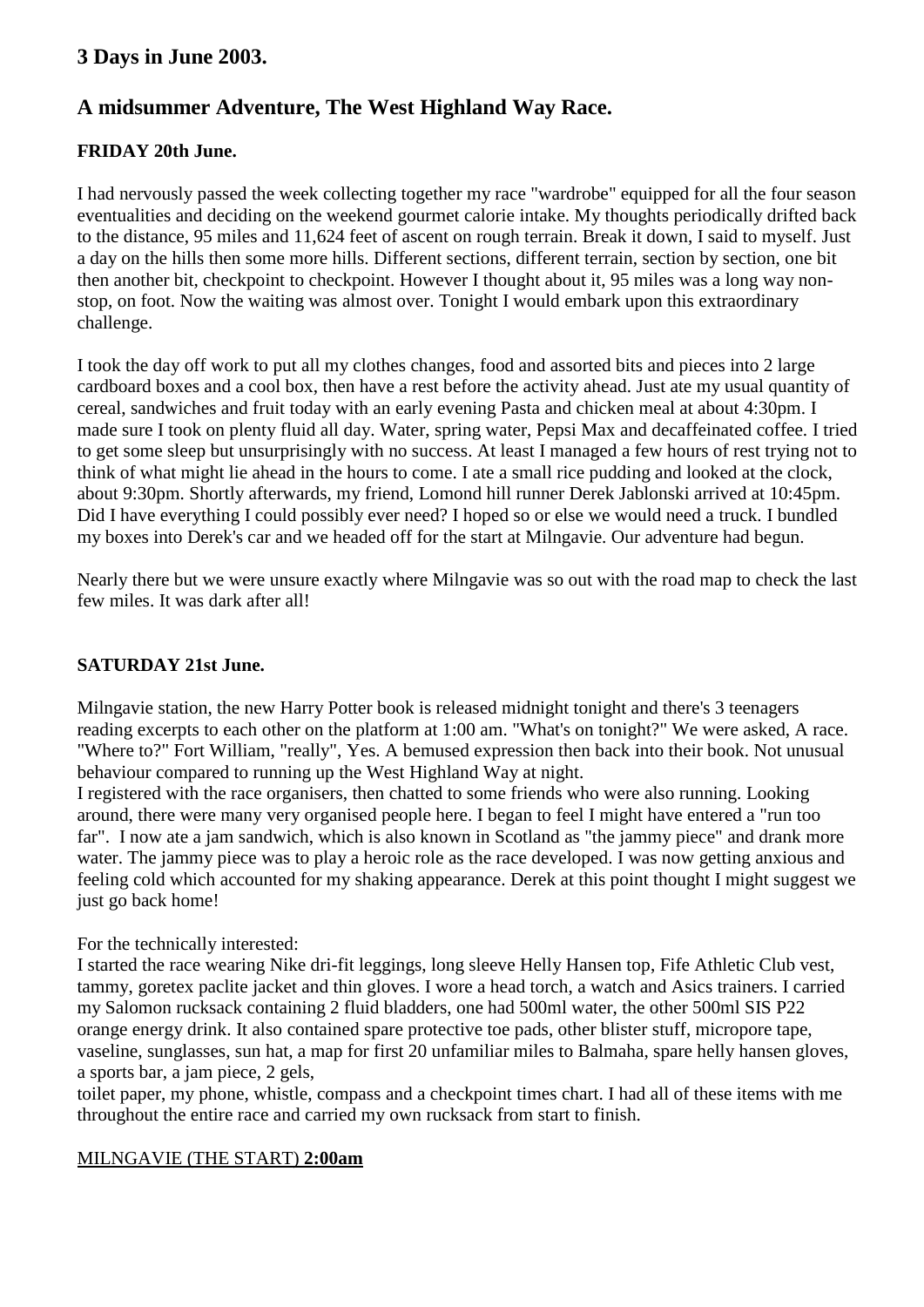Dario the race director had given the pre-race brief. Then there was a general shaking of hands and good luck wishes all round. The front runners began to move through the tunnel and the race had started. I moved off into the darkness near the back of the 69 starters with my fellow runners Dave Muir and Jeremy Tomlinson who had kindly invited me to tag along with them. Keep a slow pace and walk all the uphill bits. Fear not of moving forward but that of standing still. I reminded myself this advice I had been given.

#### DRYMEN - **12** miles **4:22am**

By the time I arrived here I had went over on my ankle twice and also tumbled full length after colliding with a gatepost. I put all this down to a lack of "night vision" training and hoped for less acrobatics now that it was daylight. As Dave and Jez were both physiotherapists I was reliably informed that sprained ankles were not fixable!

Met for the first time by Derek and ditched my head torch. The jacket had already been packed in my rucksack but the gloves and tammy were to remain on all day. I began the routine of pouring 500ml into each of my bladders and ate a jam piece. The midges were already awake for what was to be a world class performance from them today.

#### BALMAHA - **20** miles **6:02am** Position **50th**

A single shaft of sunlight illuminated the small boats in Balmaha harbour. What a superb view over Loch lomond from Conic Hill as I descend steeply to the checkpoint.

Filled the drink bladders, ate a rice pudding and a tuna sandwich. Sat down on the car park tarmac and changed my socks. Reluctantly munched some more midges! I felt fairly comfortable and importantly, my asthma was not bothering me.

#### ROWARDENNAN - **27** miles **7:59am**

The large parking area in the trees was crowded with race supporters and hill walkers making an early start up Ben Lomond. Derek met and guided me to his car. I filled my drink bladders, ate a jam piece and took a sports bar to eat on the way. Went for a visit to the gentlemen's rest room and now felt better. I headed out of the Rowardennan support point informing the marshals I was on my way.

#### INVERSNAID - **34** miles **9:42am** Position **44th**

Dario and I introduced ourselves here as he checked the runners through. Picked up my labelled Lucozade sport drink and another jam piece. Ate a supplied banana. Water was provided here by the T.S.A.R T. I drank some then poured 500ml into my water bladder. Off I went for more ducking, diving and hurdling over, around and under the branches, boulders and tree roots. This was the highly entertaining Loch Lomond side obstacle course. Some manoeuvres more planned than others and an easy place to suffer a terminal injury. I was now carrying my Lucozade drink and then responsibly gave the empty pouch to someone at Inverarnan as I passed by. Thanks. I was glad to make it through this section unscathed. Serious midge problem continuously now which contributes to the general wearing down process. Every facial orifice was full of midges looking for a lift further up the Way.

#### INVERARNAN - **40** miles

I hadn't arranged support here due to the awkward road access. I spoke to my friend Russell who was waiting on Fiona then I continued onwards and upwards. Dave, Jez and I maintained our steady jog somehow even managing synchronised bush watering breaks! I enjoyed their company and we laughed through much of these early miles. Thanks to you both.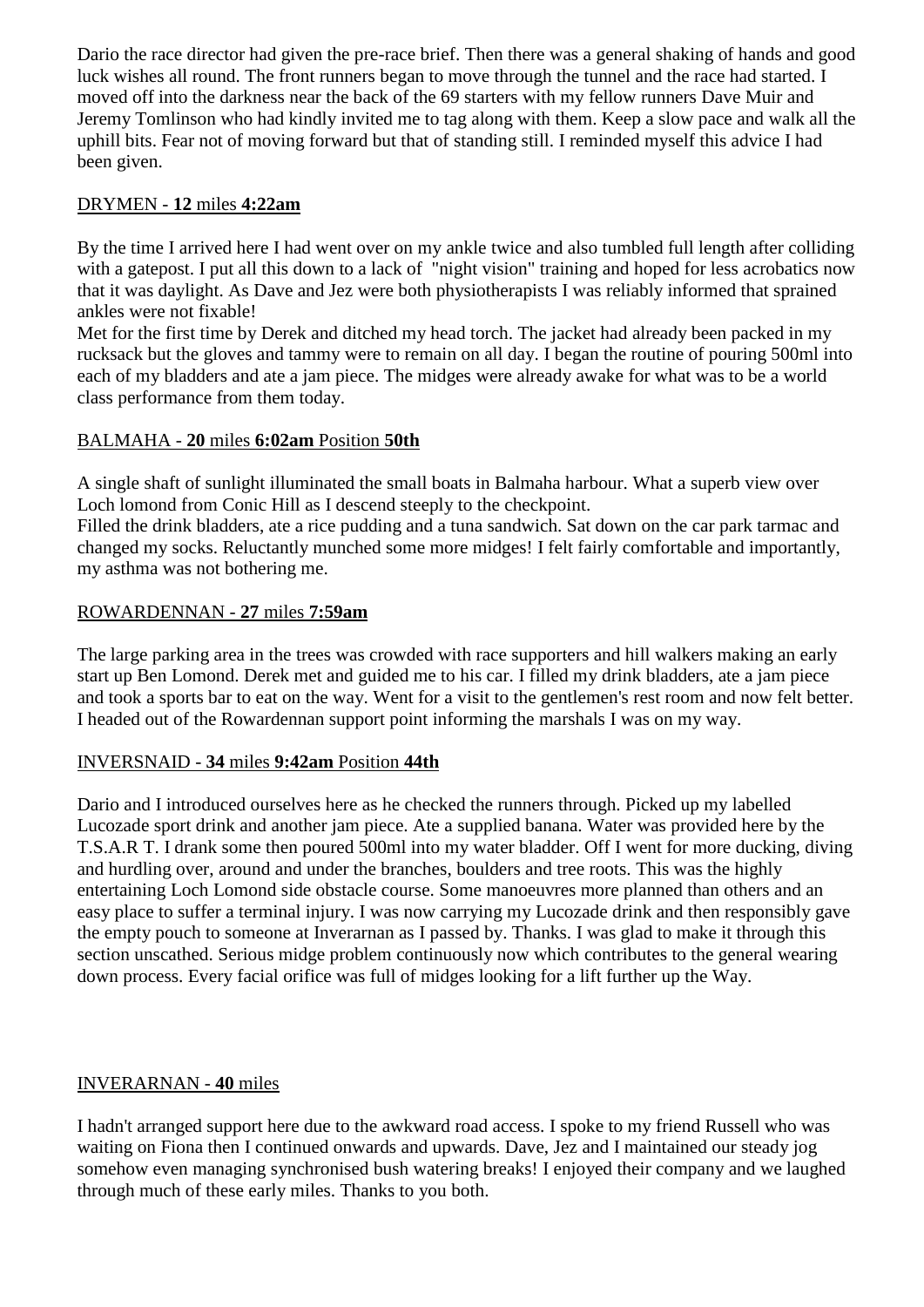## DERRY DARROCH Checkpoint **12:24pm** Position **37th**

Water was supplied here and bananas. I stopped, had two cups of water, ate a banana, thanked the marshals then moved on to meet Derek just up the road.

## TUNNEL UNDER the A82 1 mile up the road from Derry Darroch Farm- **45** miles

Derek had been having a snooze but soon woke up and into support mode helping fill the drink bladders. I ate another small rice pudding and a tuna sandwich for a change. Get some protein in, I thought. Changed socks and into another identical pair of trainers and long sleeved thermal top. Dave and Jez were having more carrot and coriander soup here and a general feet overhaul. Keen to move on, I started up the hill on my own towards the halfway point at Bogle Glen. I was encouraged by how I was feeling and left with another jam piece for company. I looked forward to turning "left" above Crianlarich and psychologically heading towards Fort William. "This is a race against the clock", I said to myself, time to try and speed up a bit.

## TYNDRUM - **53** miles **2:36pm** Position **32nd**

Derek met up with more support friends here, Gus, Henry, Jane, Jean, Charlie and Molly the dog. All members of Beacon leisure centre running club or the Kingdom Race Team cycle club. The boxes with my gear were changing cars here and I was glad to see Gus meet me in the approach woods. I continued my routine, 500ml in both drink bladders while eating a jam piece then a banana to go. My only low point strangely as I arrived here. I felt cold and the outlook appeared to be heavy rain. However with all the fine company I soon got the smile back on my face and I was keen to get going again. I left the checkpoint running with Jane and Jean who were bursting with enthusiasm and had to be curtailed to my slower pace. Mega midge problem now, but the girls had sacrificed themselves and bravely wore shorts!

#### BRIDGE OF ORCHY - **60** miles **4:09pm** Position **29th**

Filled the bladders, ate another jam piece. Stick to the same robotic food and drink routine I thought. I did have with me all sorts of other delicious hot and cold food prepared by my wife Gail but never ate it. Derek though was very partial to the dozen slices of my Mum's fruitcake. I felt nauseous much of the time so the trusty jam piece was tried and tested. Changed my socks again and put a compeed blister patch on my painful right foot side instep and carried on. Shortly afterwards Jean took a tumble on the rocks heading down towards Inveroran Hotel and bashed her leg but she's tough and was soon up and off again. Never even damaged my rice pudding in her hand. What a star! I now ate this going up General Wades' cobbles after Victoria Bridge along with a delicious thick midge topping. What a support team, we managed to have a good laugh going over Rannoch moor towards Kingshouse. There were now many Caledonian Challenge charity walkers coming from Fort William who had to be negotiated around. I brought with me today a large quantity of sense of humour to help get me through the race and I kept smiling no matter what.

# KINGSHOUSE - **72** miles **6:48pm** Position **20th**

Safely across the busy A82 road for the 5th time then down to the checkpoint. Filled my drink bladders for the ninth time. Now drinking Derek's SIS Go electrolyte watermelon flavour, quite tasty. Ate another banana and put a jam piece in my bag for the section ahead. I probably didn't need it as going over the Moor my open mouth had "hoovered" up enough midge fuel to last for ages! Sat at a picnic table and changed my socks and back into the trainers I started with. Put another blister pad on my foot, doubled up with the other one. My legs were beginning to seize up so I didn't want to hang around unnecessarily. Gus and Henry left the checkpoint with me. There was still plenty of daylight so I pushed on to get as far as possible before darkness fell. Gus was up front trying to clear a route through the last of the charity walkers. The pain in my knee was getting more noticeable now.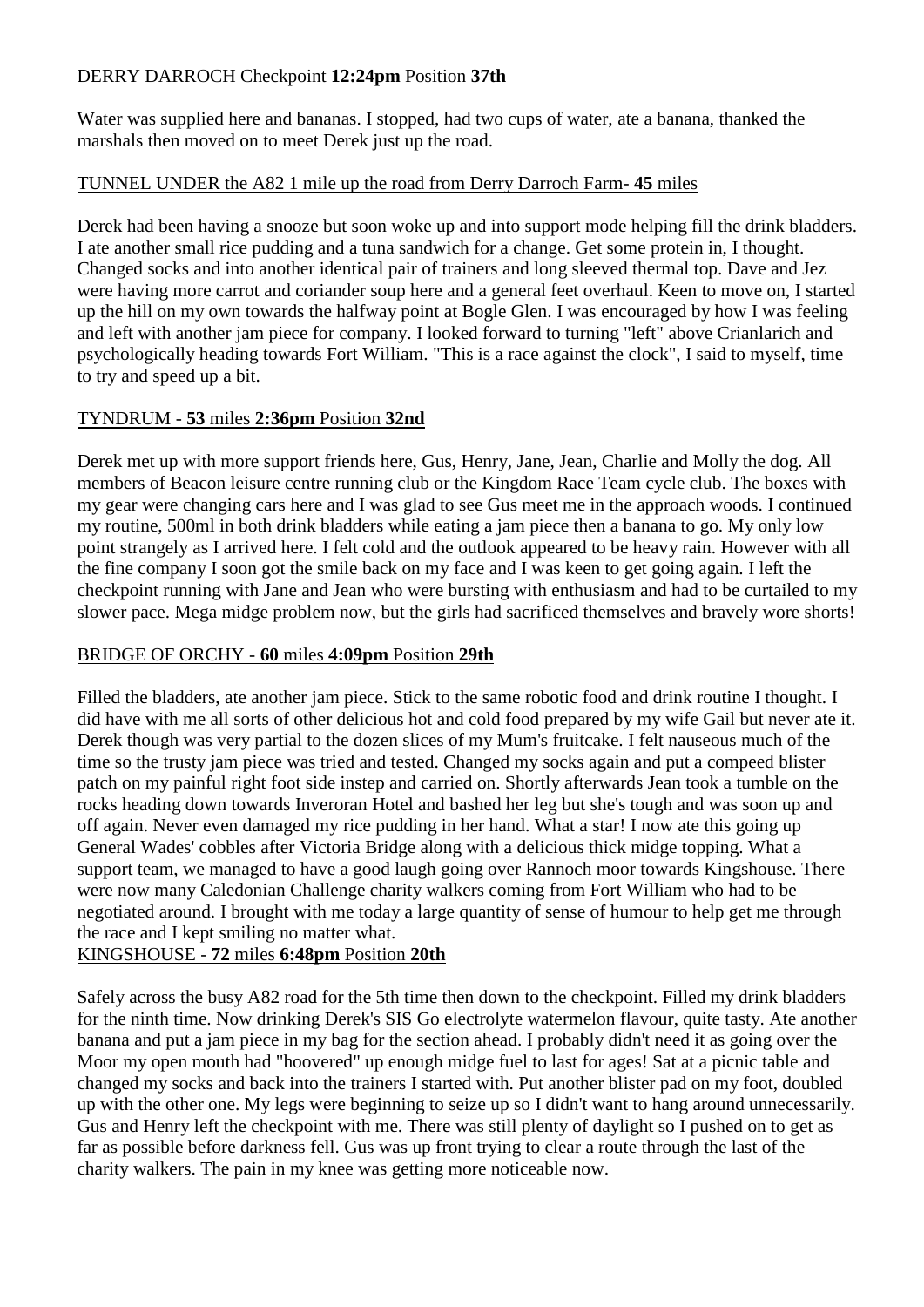I arrived at the top of the Devils staircase about **8:00pm.** I looked back at the fantastic view over Buachaille Etive Mor then over to the Mamores and Ben Nevis. A stunning natural landscape. I was continuously conscious about getting an ankle injury or becoming ill and grinding to a halt but I now cautiously began to think not just finish but finish time. I felt very good and was covering the miles at a fair pace.

The plan was working all those jammy pieces had finally kicked in!

## KINLOCHLEVEN - **81** miles **9:07pm** Position **16th**

I plunged down the steep track, over the river and on into Kinlochleven. How I now felt was something special. I didn't even stop here just shouted my number to the checkpoint car as I went past. Jane joined me to the turn up into the woods to ensure everyone knew the route. Gus and Henry went to our support car for water and sports drink. They picked up my head torch, some doughnuts, a last jam piece, then caught me up on the climb. Gus was gasping a bit due to a doughnut restricting his airway! Unknown to me Derek was also at the checkpoint getting changed to join us having just arrived after running to Kingshouse with Dave and Jez. He had to put on a spurt to catch us up on the Lairigmor track!

On this last section I continued to drink what I left Kingshouse with. Five litres of sports drink was now enough for the digestive system. It had begun to get dark as we headed over Lairigmor. This is the part where pink elephants and the like may just pass you by! I did "see" a couple of minibuses, a landrover vehicle, assorted small animals and some odd looking garden gnomes. I had looked forward to this extra dimension to my vision, a sort of dehydration delirium. I realised that the rocks and light reflections can at this stage of the race play many tricks on the mind. I also tried to pretend I was "loosing it" mentally to keep up the humour. It was weird however when real toads or frogs jumped into the torchlight. This did spook my concentration a bit.

I kept running at the front so I could plan my way over the burns and boulders and was well aware of the route ahead. I have never been so focused in my life. I enquired many times, "remind me the race started at 2:00am and was the time on my watch the right time?" I was repeatedly assured both were correct. I felt surprisingly strong and knew if I kept up my pace I would not just get under the magical 24 hours but could break 23 hours.

At the Lundavra road point I was now unexpectedly met by Jane, Jean and Charlie. After the briefest of pauses I was up and over another deer fence. I now had Derek, Jane, Jean, Gus, Henry and Molly, Jean's dog running behind me. This was a great experience, an absolutely fantastic buzz. Over those last few miles, my focus was interrupted only by the odd howl as someone tripped, slipped and tumbled behind me on the dark, muddy path! Our frenzied torch lights desperately trying to illuminate the way ahead. Eventually we emerged out of the black claustrophobic forest canopy to see the distant lights of Fort William. Over on the Ben half way up a solitary torchlight was seen, we hoped it wasn't a fellow runner seriously off course! Down through the trees and out onto the Glen Nevis road where Charlie met us. He now joined us as we ran on towards Fort William. I just had to have a final brief pause at the Wishing Stone to "thank it" for my good fortune as I had made a wish on a training run weeks before that I have a successful day. A couple of dark final corners, which seemed to take forever and the roundabout's in sight. "Does anyone know how to get into the leisure centre" I hurriedly enquire. "Yes, right in the front door" a voice from behind answers. Obvious! The last hundred yards and into the reception. I had made it.

# **SUNDAY 22nd JUNE**

# FORT WILLIAM -**95** miles **00:39am** Position **16th**

When entering this my first WHW race I had hoped to complete the 95 miles route and finish. I had occasionally dreamed of maybe someday finishing under 24 hours. I was stunned and delighted when told my finish time was 22 Hours 39 minutes and 30 seconds. I had covered the second half from